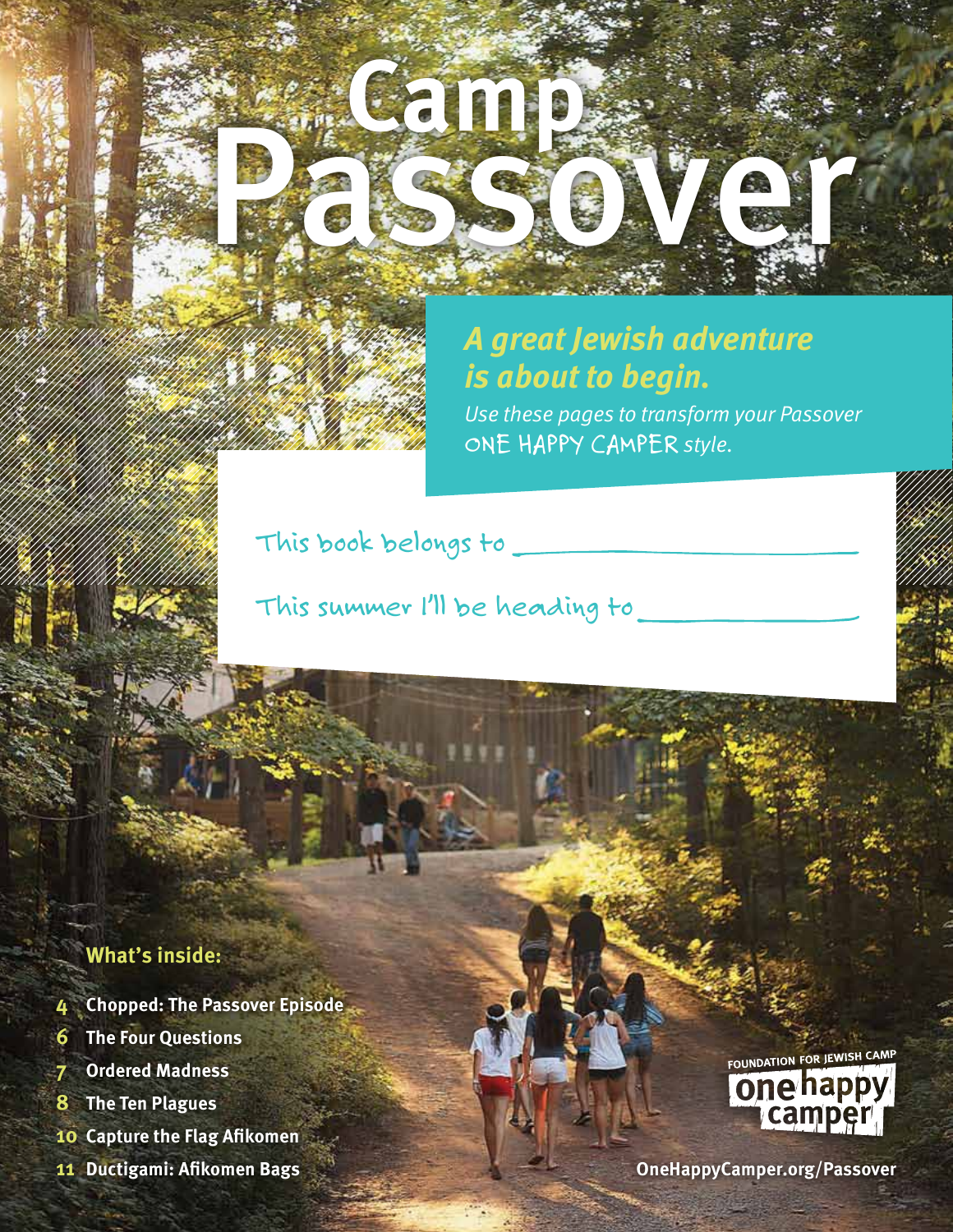

*HAGGADAH = Telling*

*SEDER = Order*

*NARRATOR = Me* 

# Rock Climbing, Hiking, Campfires, Soccer, *Swimming, Theater. You meet each camp adventure with determination, imagination, creativity, friendship and fun.*

#### *We greet Passover the same way.*

**With homes cleared of bread, cookies and their crumbs, we gather for a huge feast with strange customs and bitter foods. Our eyes will water. Our lips might pucker. We will run through the house searching for the Afikomen.** 

**We're off on an adventure with 100's of 1000's of Jews all over the world, to retell the Jewish journey from the bitterness of slavery in Egypt to the sweetness of freedom. While we may tell (haggadah) the same story in the same order (seder), no family will tell it the same way. Like camp, each of us will journey to that moment in time as the individuals we are.**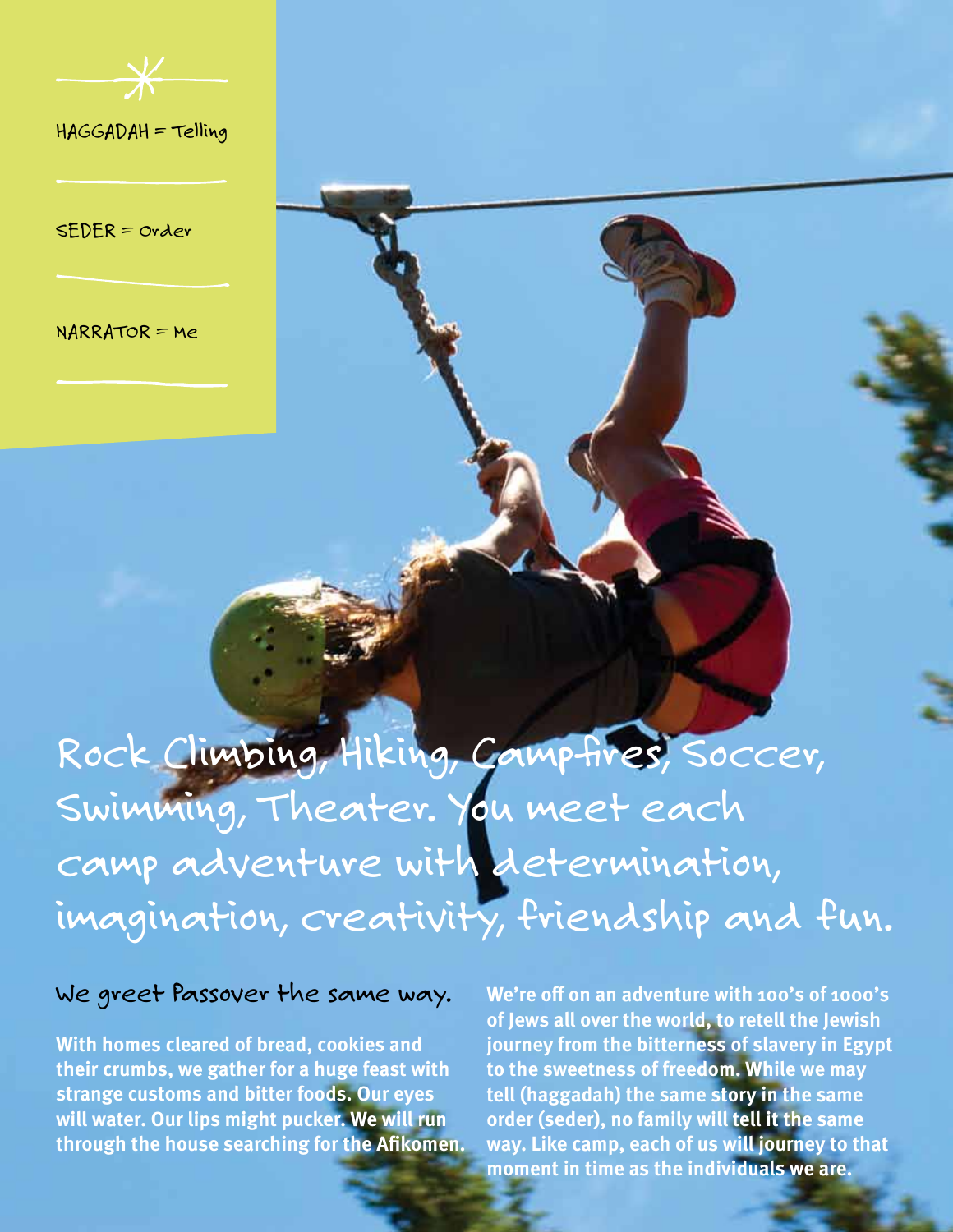# **"YOU WILL TELL THIS STORY AS IF YOU WERE A SLAVE IN EGYPT"**

*Use these pages to make this adventure your own. Do them all. Pick your favorites. Do before, during or after the seder. You decide.*

# *Are you ONE HAPPY CAMPER?*

**Overnight summer camp** is about so much more than campfires and color war. At camp, kids get the chance to explore who they are—and who they want to become—in an active, inspiring, fun-filled environment. (Marshmallows included.) Jewish camp is so much more than that—it's **camp with a soul.** At Jewish camp, *ruach* (spirit) is part of every activity—from dancing to hitting a home run—allowing campers to explore their connection to Judaism in a meaningful way while having the **summer of their lives.** 

There's a Jewish **camp for everyone—**With over 150 camps for kids of all ages, you'll have no trouble finding a great camp with options from traditional to sports, the arts and outdoor adventure. And better yet, you may be **eligible for \$1000 off** your first summer. **Visit OneHappyCamper.org for more details and to find the perfect camp for you.**

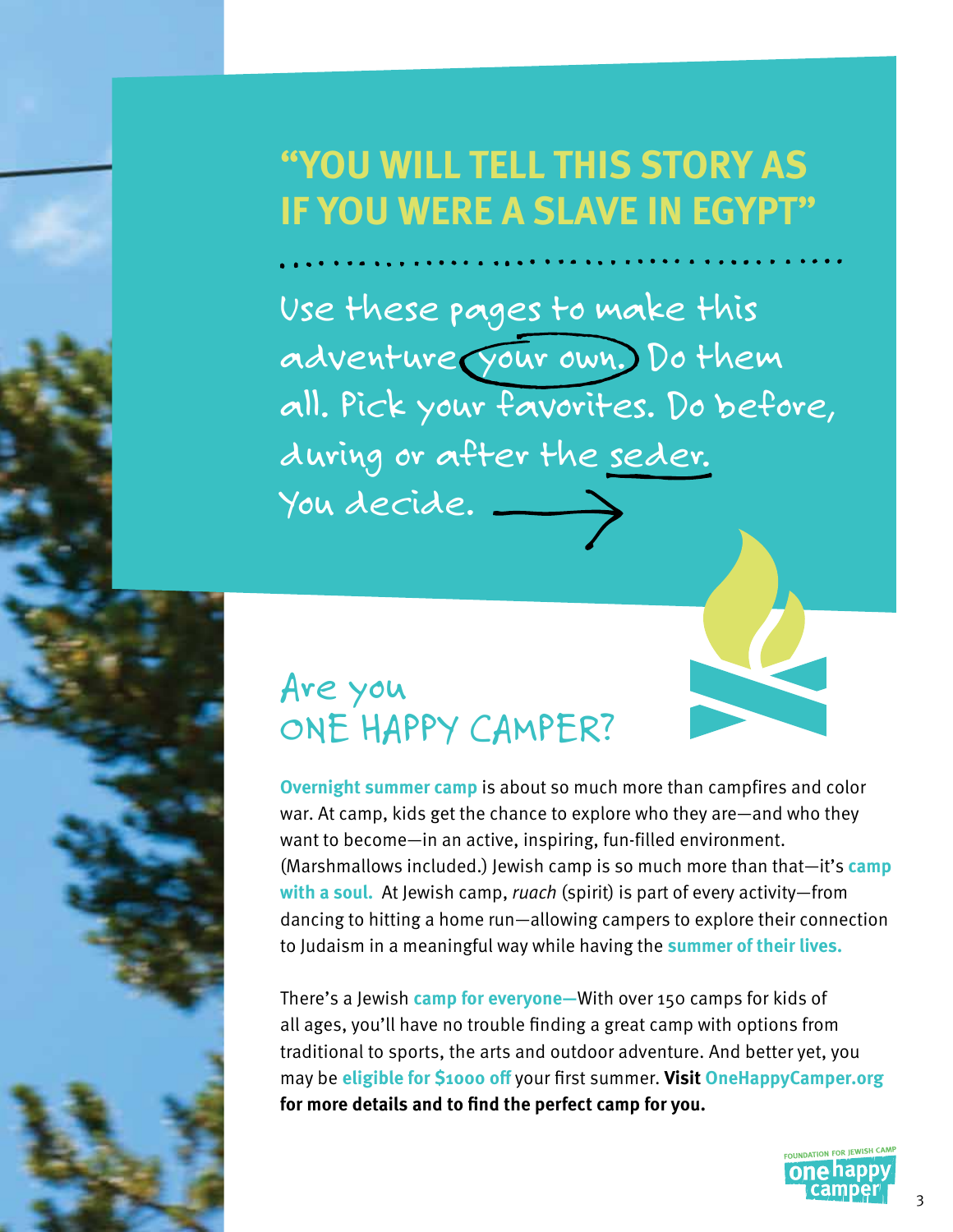**Like many Jewish adventures, this one begins with…food.** Introducing the SEDER PLATE and its accompanying stack of 3 matzot, salt water and wine. This is no ordinary menu. During Passover the seder plate is our STORYTELLER of sorts.

> **CHAROSET** Apples, spices, dried fruit and/or nuts. The sweet taste—testament to freedom—but earthy color and chunky texture resemble the mortar and bricks the Israelite slaves used to build Egypt's cities.

**MAROR** All bitter. No sweet. There is nothing like the unrelenting bite of horseradish to put tears in your eyes and get you thinking about slavery. Take a bite. It bites you back.

**BEITZAH (ROASTED EGG)** The roundness of the egg represents the cycles of life and the seasons. With the start of spring we look to a new beginning.



**Z'ROA (ROASTED LAMB SHANK)** On the eve of the Israelite's departure, they roasted lamb and placed its blood on their doorposts to ensure they would be "passed over" for the 10th and worst plague.



**CHAZERET**—usually romaine or endive—starts sweet and then bitters. Egypt started sweetly for the Jews under Joseph, Pharoah's beloved advisor. Later, a new and evil Pharaoh arose and times bittered.

**WINE** With 4 cups to drink throughout the night, there are 4 chances to discuss what it means to be free.

**KARPAS** Passover's nickname Chag Ha Aviv means Holiday of Spring. We take spring's sweet bounty such as fresh parsley or celery and dip it in a bowl of **salt water** to remember this tearful time.

**CUP OF ELIJAH** How will

we use our freedom to help others? Elijah might come through the door to help what we've started. We leave some wine as a welcome.

*Now it's your turn to...*



**MATZAH (UNLEAVENED BREAD)** Normal bread needs time to rise (leaven) before it is baked. This is the bread for people rushing to their freedom.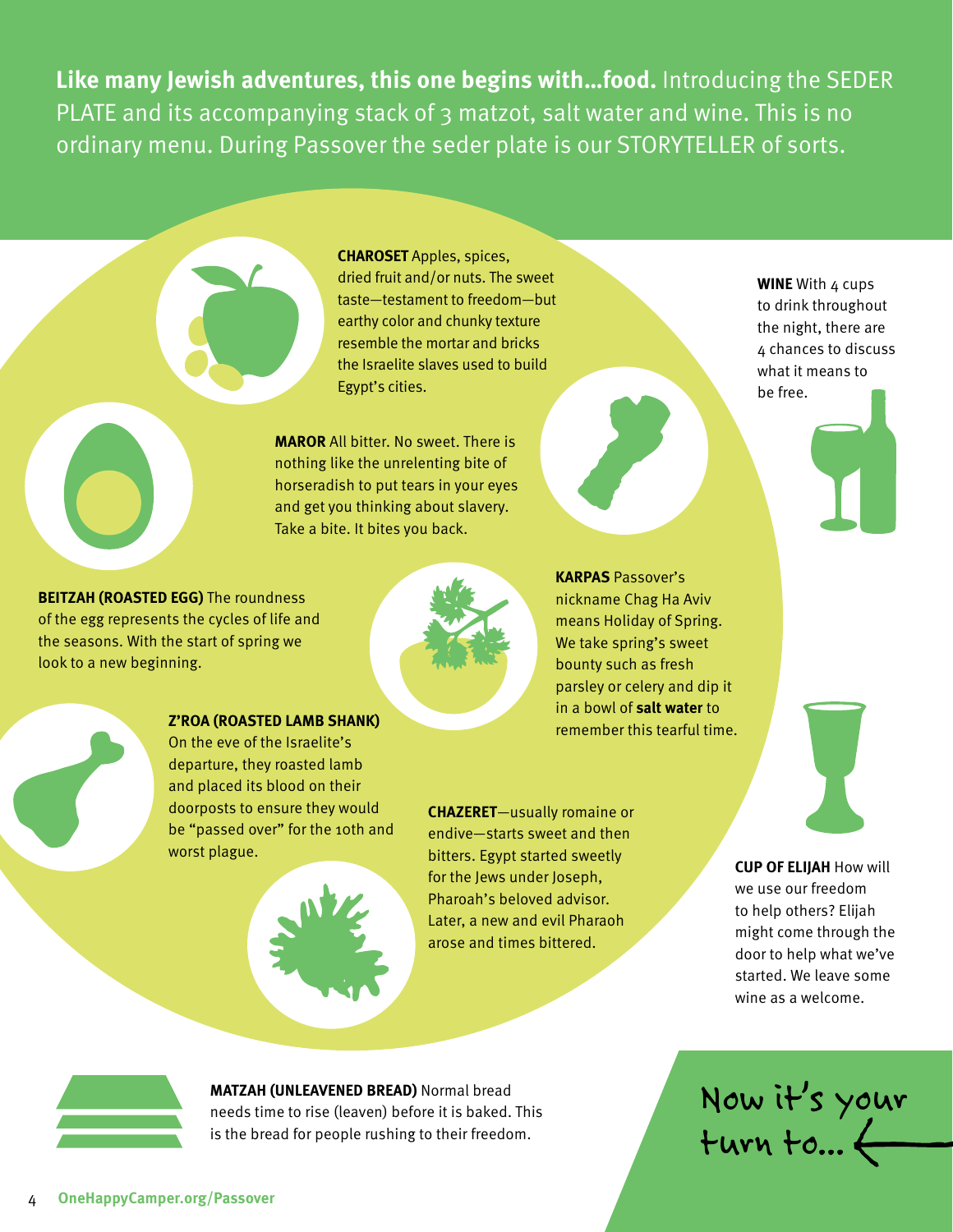# **CHOPPED THE PASSOVER EPISODE**

The Passover table tells a bitter sweet story of a people rushing from the hardship of slavery to the joy of freedom. Using the special ingredients and the particular preparations as a guide, our minds race through time.

# *Update the plate!*

**OBJECT OF GAME:** Create 3 original "Seder Plate Recipes and Dips" to tell your version of slavery, freedom, springtime or your family's story.

*Brussels sprouts Cabbage Lemon Salt Sugar* 

*Honey Matzah Cinnamon Chocolate Garden Vegetable*  *Dried Fruit Fruit Juice Seltzer Pepper Hotdogs*

**RULES OF PLAY:** Use at least 5 of the ingredients above. Ask your parents for permission.



### *Questions to consider:*

Will you bake? Fry? Roast? Just mix? Melt? Why?

## *Questions for the judges:*

How does the food make your mouth feel? What does the taste make you think? Is it sad, bitter, sweet, raw, cooked, juicy, dry, fresh, sour?

one happy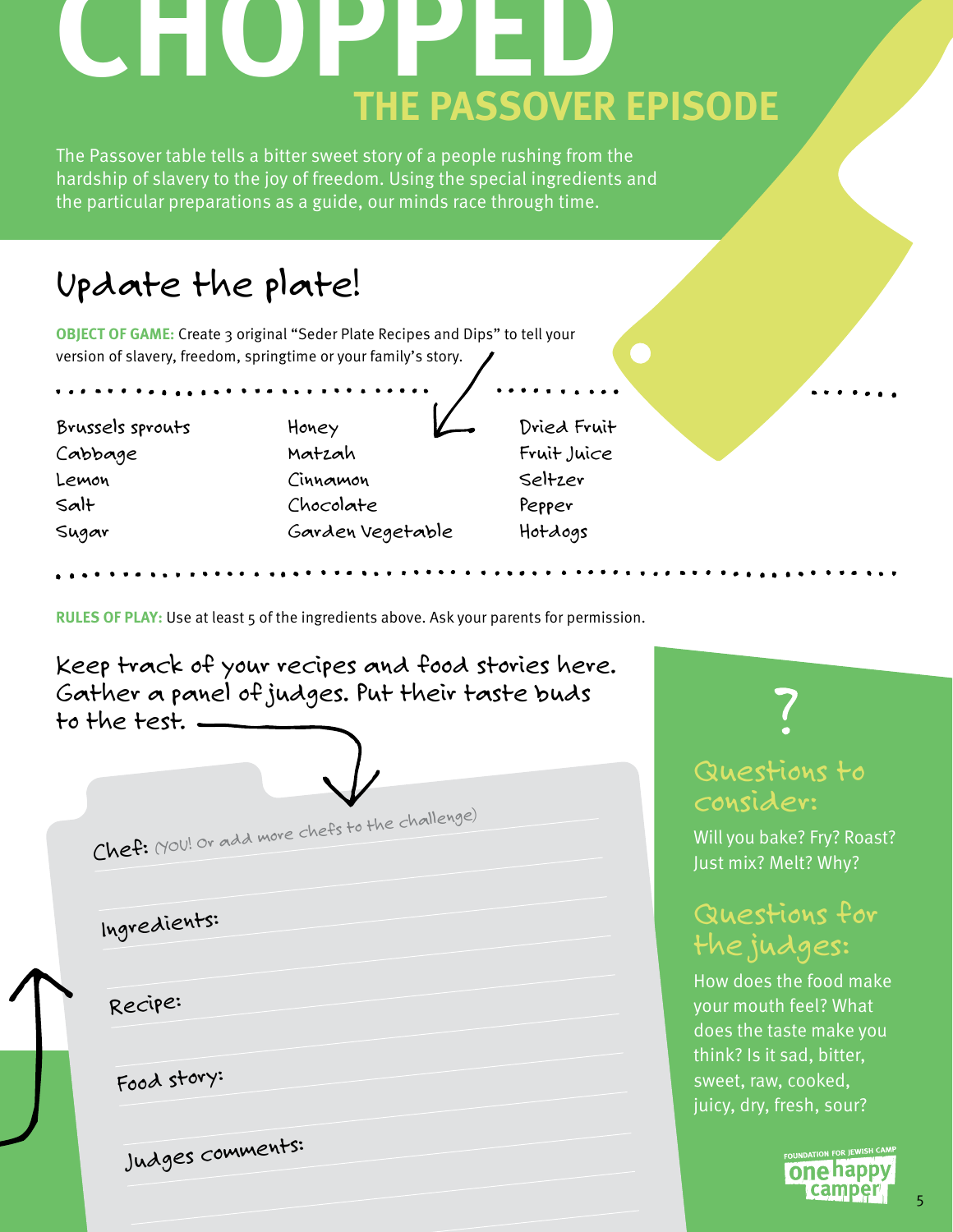# **WHY? OH, WHY?OH, WHY? OH, WHY?**

**Ma nishtana ha-lai-la ha-zeh, mee-kol ha-lei-lot:** How is this night different from all other nights?

7

4.

## שֵׁבִּבָל הַלֵילוֹת אָנוּ אוֹכְלִין חָמֵץ וּמַצָה הַלַיִלָה הַזֵּה כָּלוֹ מַצָּה:

**She-b'chol ha-lei-lot, anu och-leen, cha-metz u-matza. Ha-lai-la ha-zeh, ku-lo matzah:**

On all other nights, we eat either leavened bread or matzah, but on this night we eat only matzah.

## שֵׁבִּכָל הַלֵילוֹת אָנוּ אוֹכָלִין שׁאָר יִרָקוֹת הַלַיִלָה הַזֵּה מָרוֹר:

**She-b'chol ha-lei-lot anu och-leen sh'ar y'ra-kot. Ha-lai-la ha-zeh maror:** On all other nights we eat other kinds of vegetables, but on this night we eat maror (bitter herbs).

### שֵׁבִּכָל הַלֵילוֹת אֵין אַנוּ מַטִבִּילין אַפִילוּ פַּעַם אֵחָת הַלַיִלָה הַזֵּה שִׁתֵּי פִעֲמִים:

**She-b'chol ha-lei-lot ein anu mat-bee-leen, afee-lu pa-am achat, ha-lai-la ha-zeh, shtei-p'ameem:** 3. On all other nights, we need not dip our vegetables even once, but on this night we dip twice.

## שֶׁבְּכָל הַלֵילוֹת אָנוּ אוֹכְלִין בֵּין יוֹשֹׁבִין וּבֵין מְסֻבִּין הַלַיְלָה הַזֶּה כָּלָנוּ מְסֻבִּין:

**She-b'chol ha-lei-lot anu och-leen, bein yo-shveen u-vin m'su-been. Ha-lai-la ha-zeh, ku-la-nu m'su-been:** On all other nights, we eat either sitting upright or reclining, but on this night we all recline.

You call this a feast? No bread, only bitter veggies, dipping foods, sitting on pillows... The 4Qs have a job: ensure everyone is paying attention to the strange meal. If they are, then they are bound to become curious and ask "Why are we doing this?!" If they are not, well, the 4Qs are there to get them focused.

# *Is it working? Or, is your seder in need of . . .*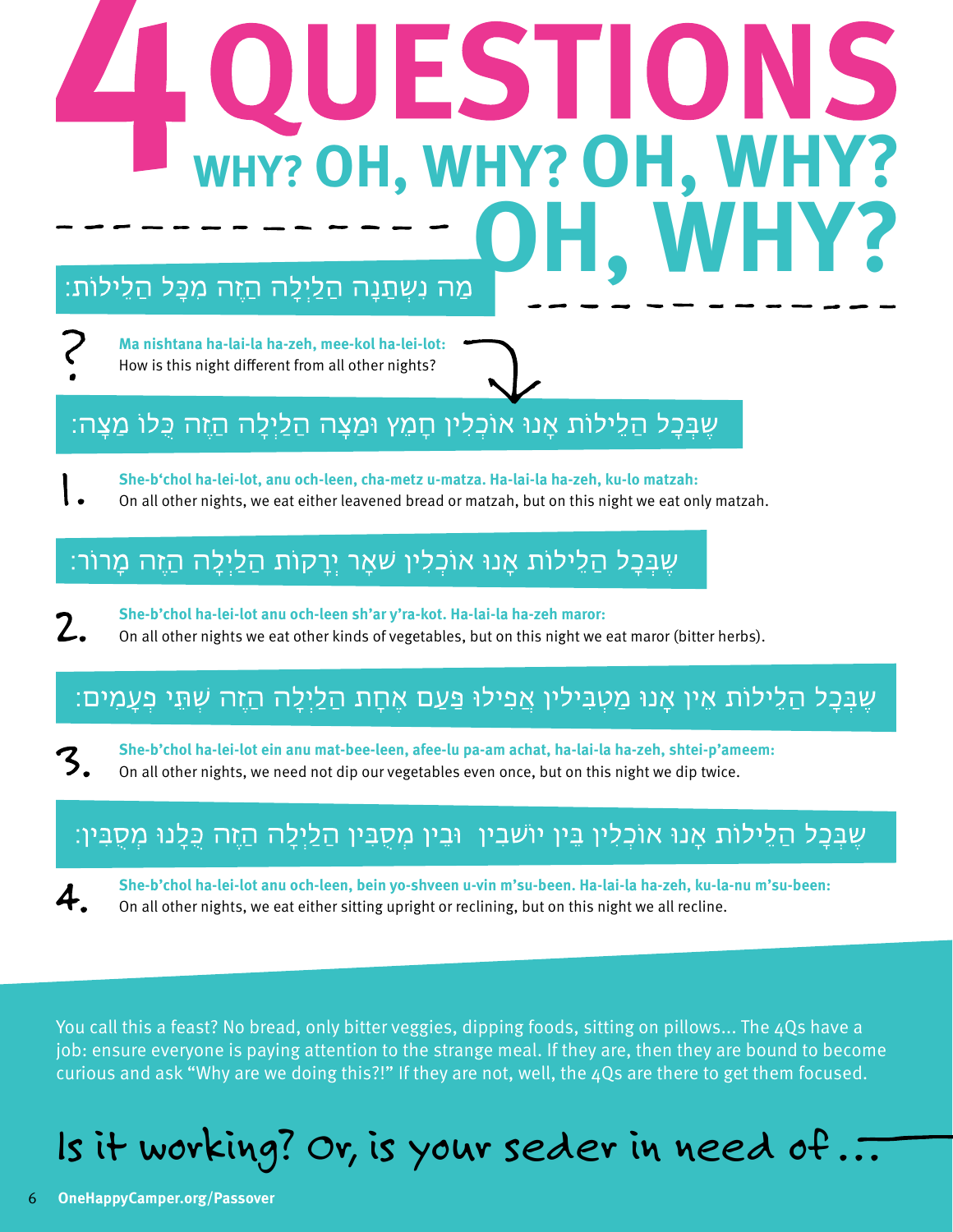**It is not uncommon for families to create their own strange customs to get the questions started. Try these or make up your own.** (Check with your parents first).

# **FRESH ACTS OF ORDERED OH, WHY? MADNESS?**

# *Build, Build, Build*

**SET UP:** Place 5 playing cards on each plate + Kosher for Passover candies

See if anyone asks what the cards and candy are for. If not, ask everyone to build a house of cards. Explain the candy is ONLY to be eaten IF the house stays up. Every time a card falls, they lose a treat. Did any houses stay standing? How did it feel to lose something you wanted?

**CATCH:** At the end of game give all the candy back to eat. Every bitter is met with a sweet.

# *Topsy Turvy* Set the silverware upside down and backwards. See who notices.

# *Freedom Fighters*

**DESCRIPTION:** As Dr. Martin Luther King, Jr. famously said "No one is free until we are all free." How will you put your freedom to work this year? Will you help animals, the environment, soldiers, villages, schools? Ask your family or make a plan with your friends.

#### **SUPPLIES:**

- **1.** Grab a pile of index cards or scrap paper + pencils to share.
- **2.** Decorate a shoebox. Add a slit in the top for the cards.
- **3.** Put the box + paper + pencils on your table next to the matzah.

**ACTIVITY:** Either wait for people to ask about the box, or, like the 4Qs, prompt them and bring it up. Once you do, invite everyone to write their goal on the paper and discuss. Make a family plan. Make a personal plan.





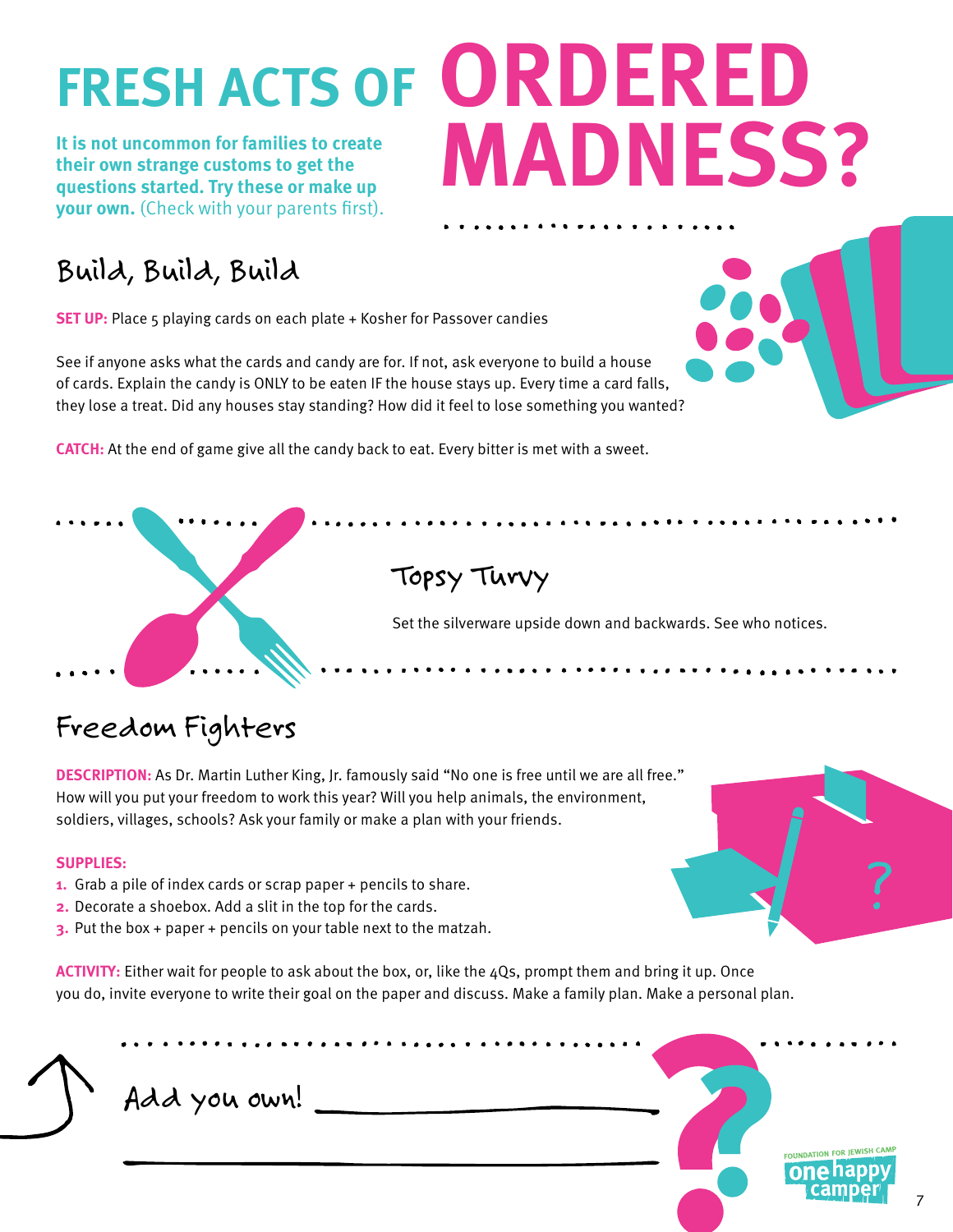# PLAGUES

Moses tries to free the Hebrews from slavery. He appeals to Pharaoh to "Let my people GO!" But Pharoah's "heart hardens" and he says "NO!" With each "NO!" a plague befalls the Egyptian people. We understand that our freedom came at a cost, so we take from our "cup of joy" to symbolically shed tears for the pain endured by the Egyptians. **Can you match each plague to its name?**



**THE**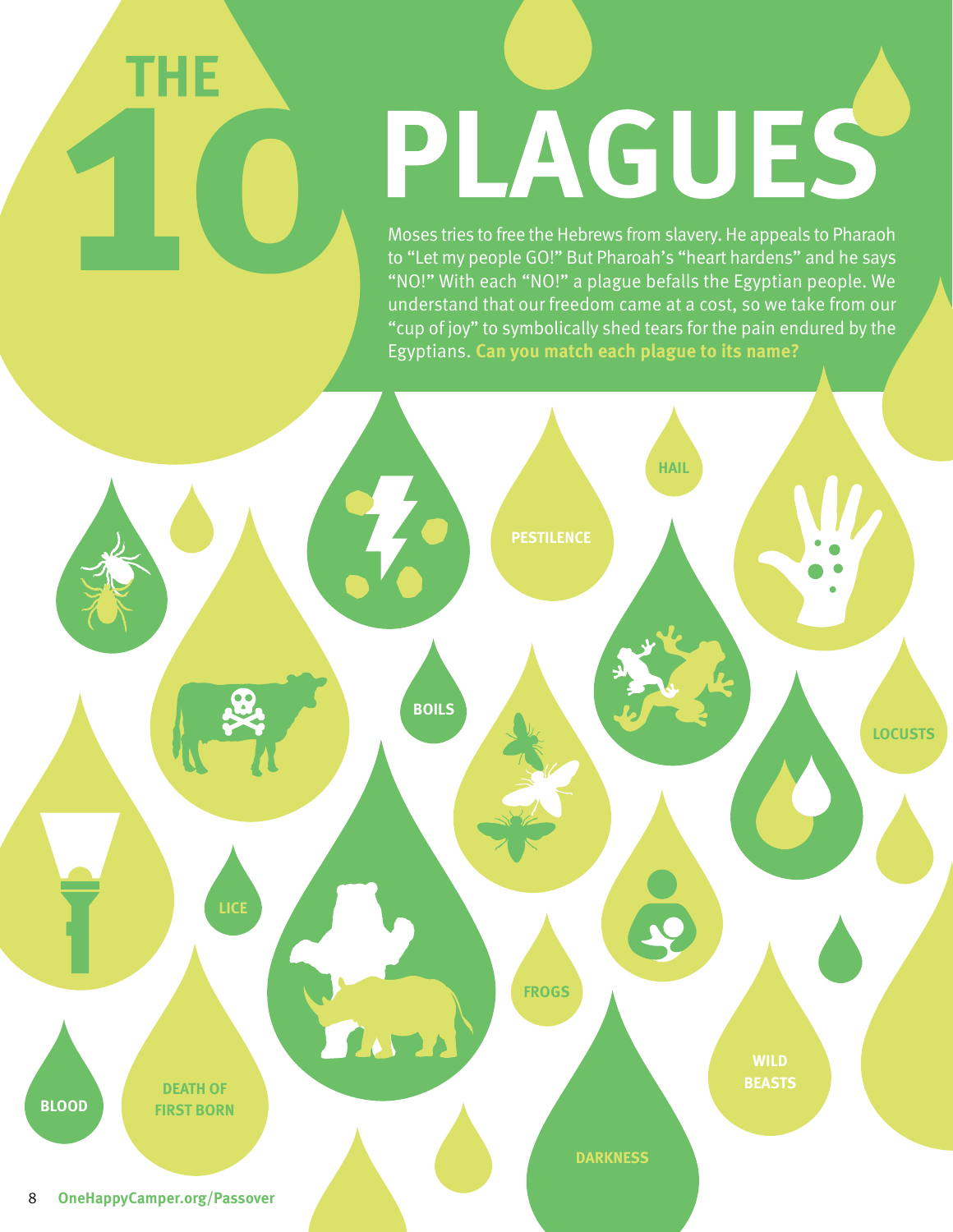# **MODERN DAY PLAGUE**

*Draw a plague happening today Name it Describe it*



*What lessons can we learn from this modern day plague?*

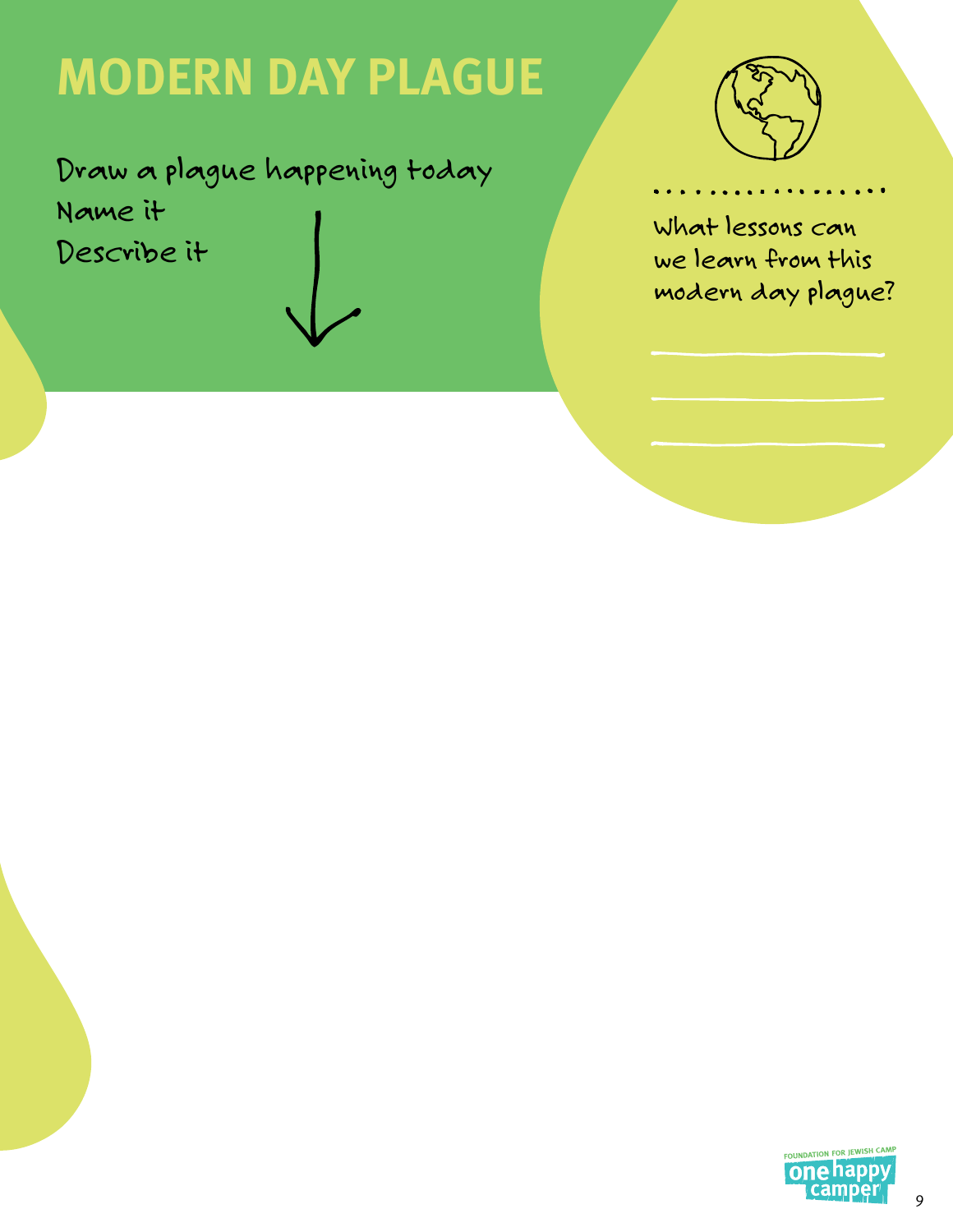**AFIKOMEN** *ONE HAPPY CAMPER* **STYLE**

# **CAPTURE THE FLAG…AFIKOMEN**

SPLITTING

**SEA** 

*AFIKOMEN = Dessert in ancient Greek*

Remember the stack of 3 matzot on the table? During seder we take the middle one and break it in half. The larger half  $=$ freedom is tucked away as the Afikomen. The smaller half = slavery is left to eat with maror and charoset. According to tradition, the Afikomen is the last thing to be eaten.

# *AFIKOMEN = Freedom* **WHICH WONDER WILL WIN?** *during Seder*

**VS.**

# *Rules of play*

- Divide into two teams.
- Let the youngest kids lead the pack.
- Each team hides their Afikomen.
- First team to find it wins.

BURNING

BUSH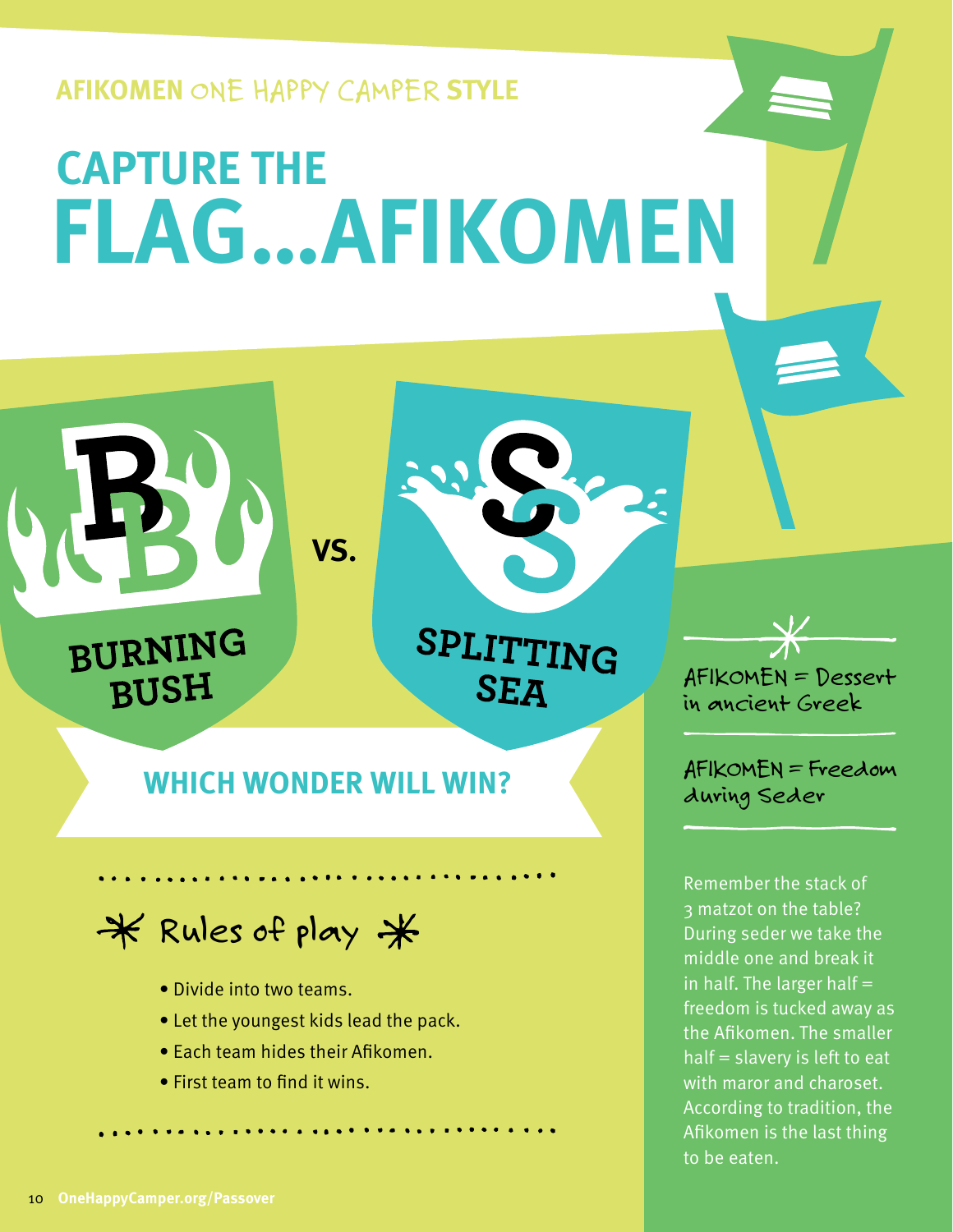# **DUCKTIGAMI AFIKOMEN BAG**

#### **You will need:**

- Duct tape any color or your favorite designs
- Letter size paper or cardboard
- Scissors
- Optional: a small piece of velcro

# *Step 2*

#### **Decorate your panels.**

• Use your duct tape to decorate both sides of your panels. You can create a pattern or keep it simple - let your creativity shine through. Make sure that your tape overlaps and no paper/cardboard shows through. Trim the edges if need be.

## *Step 4*

#### **Create your pouch.**

- Turn the 3-part piece over so the inside is facing you. Fold the bottom piece up at the "joint" and secure both sides with duct tape. Be sure to leave the top open. Fold down the top flap at the "joint".
- Optional: Secure the flap with a small piece of Velcro.



# *Step 1*

#### **Create 2 pouch panels and 1 flap panel.**

- Pouch Panels: Cut 2 rectangles to be the same size, at least 6" high  $x 8 1/2$ " long.
- Flap Panel: Cut 1 rectangle 3" high  $x 8 \frac{1}{2}$ " long.

# *Step 3*

#### **Connect your panels.**

- Place the panels in an even row with the outside design facing up. The flap panel should be at the top. Keep  $\frac{1}{4}$ " between each piece.
- Cut 2 strips of tape that are at least 9" long. Use the strips to attach the panels along the long edge to create "joints." Be sure to maintain the  $\frac{1}{4}$ " space at each "joint." Fold the ends of the tape over the edge to secure them.

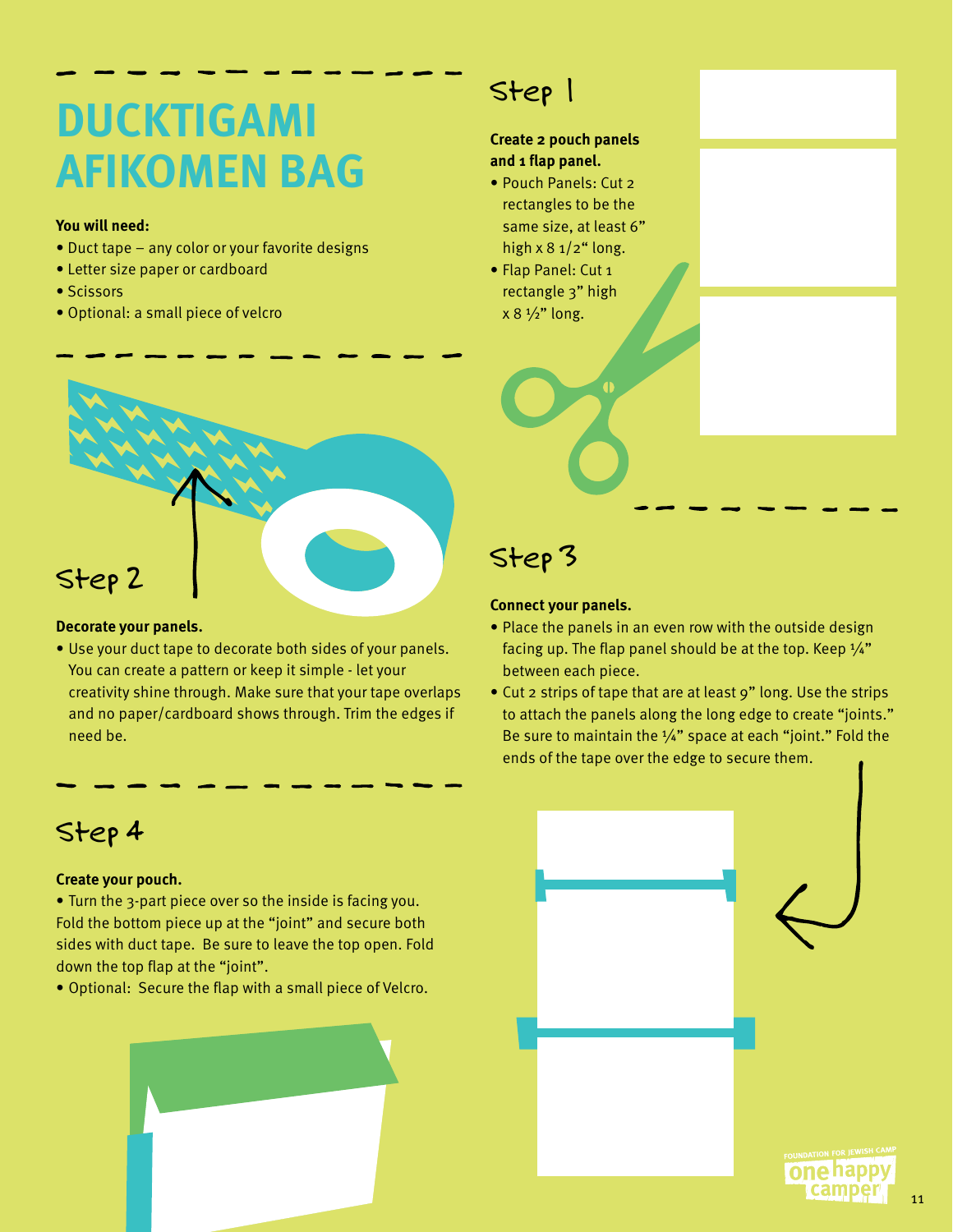# **LIVE FROM SEDER,**



**How did the Red Sea split?** According to the Torah, Moses lifted his staff and it miraculously parted in two. But a *Midrash* (interpretation) tells a much different tale: With Pharoah's army hot on their heels and the sea in front of them, a regular guy emerges to save the day. Recognized for no great talents, Nahshon begins to bravely walk into the sea. At the moment he submerges, the sea splits. It is because of Nahshon's "leap of faith" that the Israelites reach freedom.



**What brave things happen around you? Create an oral history or an interviewer's notebook full of stories. Use these questions as a guide.**

*Interviewer: (you)*

*Interviewee: (pick someone)*

*Where were you born? Where do you live now?*

*If it is a different place, why did you move away from your birthplace?*

*If it is the same place, why did you stay?*

*What is one of the bravest things you have ever done?*

*Were you ever scared? How did you get over it?*

*What are two things you are good at that you would like to teach others?* 

*What surprises you about me?*

*How did you get to Seder tonight? What is your favorite part?*

*Had the Red Sea not parted how would you have gotten across?*

*Ask your interviewer to put their autograph here:*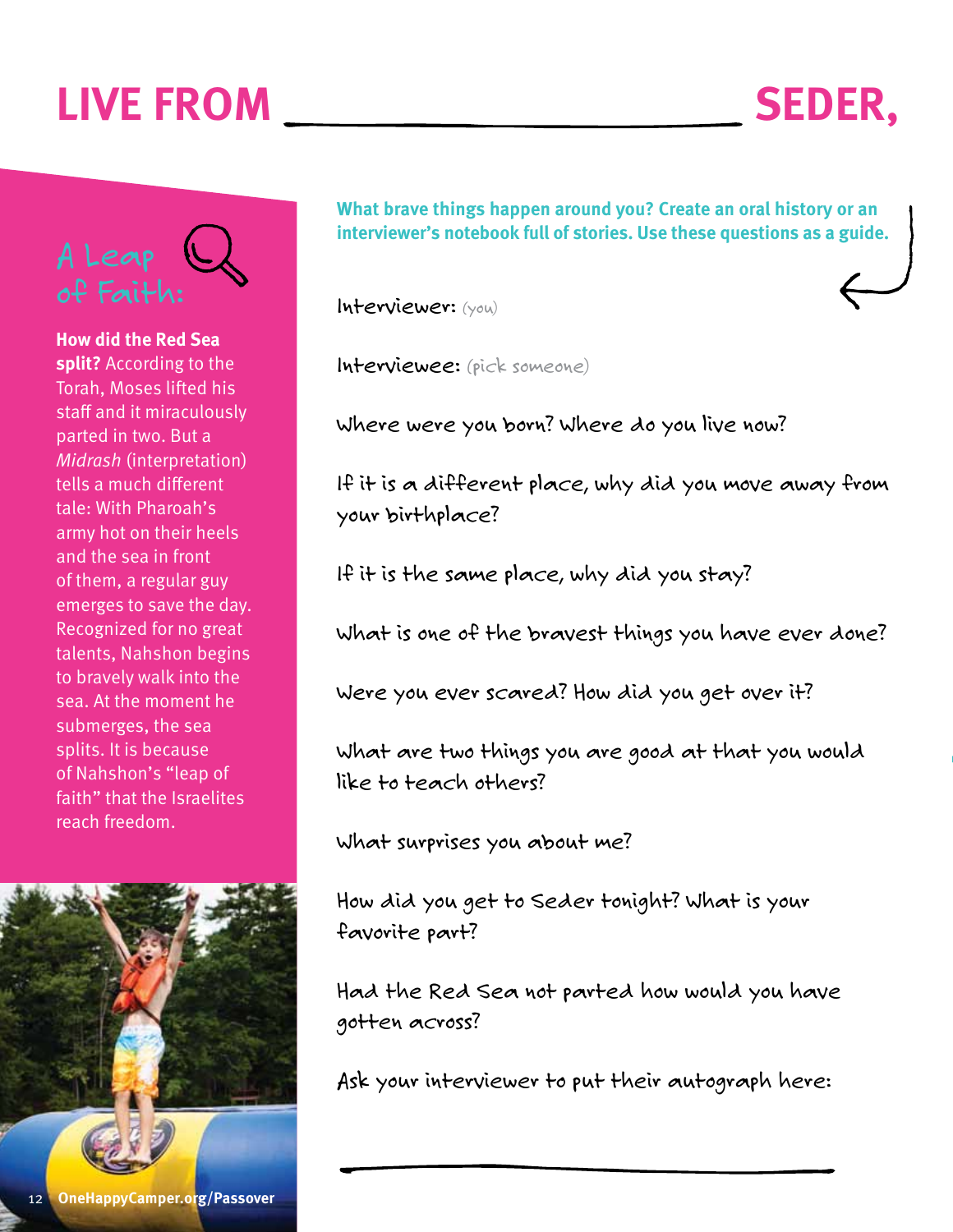# **THIS IS OUR FAMILY'S STORY**

*This is the Red Sea. Draw your family getting across*